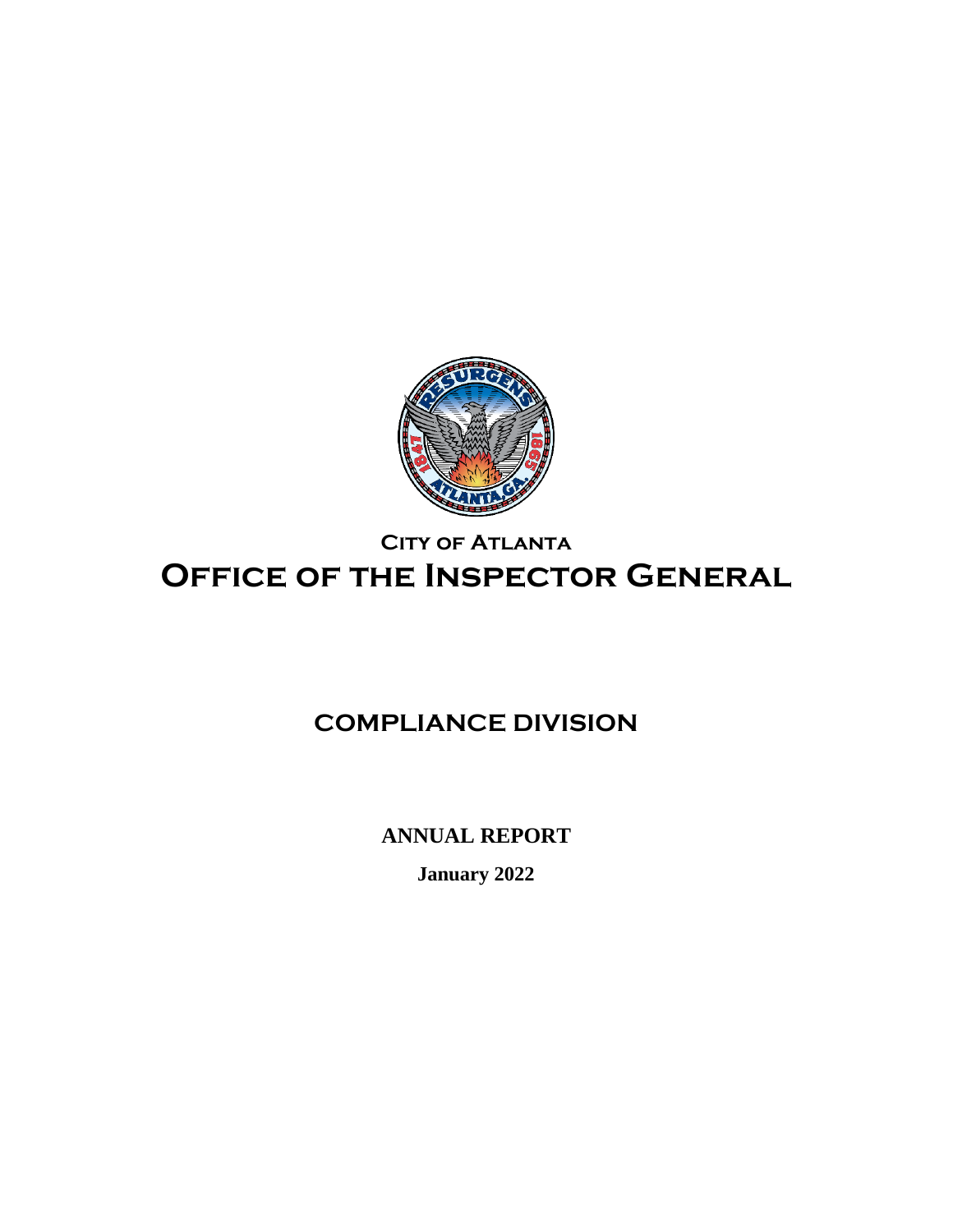#### *From the Inspector General*

Last year, in compliance with Atlanta City Charter §8-106(b)(10), I issued the first report on the activities of the newly formed Compliance Division of the Office of the Inspector General (OIG). I had started with the City of Atlanta three weeks prior, and I was the first and only employee of the division. Naturally, that report conveyed little. We have made considerable strides in the year that has followed and this report details that progress.

The report outlines the foundational steps that we have taken to build our new office: developing infrastructure by hiring personnel, securing office space, obtaining resources, and crafting internal governance; cultivating relationships with stakeholders in Atlanta and within the Inspector General community across the country; and establishing lines of communication with City employees, elected officials, and the public to introduce the office, provide anti-corruption education, and facilitate complaints.

Building an office from the ground up presents challenges. Acquiring the common workplace fixtures that one takes for granted—from a website to a photocopier—requires more time and more process than one might imagine. Limitations of the citywide remote work context exacerbate the startup challenges. The Compliance Division has been eager to overcome such obstacles, driven by a sense of urgency to establish the office so the citizens of Atlanta know that we stand ready to fulfill our duty to prevent and detect fraud, waste, abuse, and misconduct. Our team is dedicated to combatting the kind of municipal corruption that precipitated our office, and we hope that with each action we take, we help restore Atlanta's trust in its government.

At points throughout 2021, including during the May budget presentation before City Council, City leaders expressed enthusiasm for this office and for the work that it will perform to benefit the people of Atlanta. There are high hopes and expectations for this new division and we strive every day to further develop our program to meet those expectations. The Compliance Division grew significantly in its inaugural year and I look forward to the continued pace of progress in the year to come.

Shamman & Menizent

Shannon K. Manigault Inspector General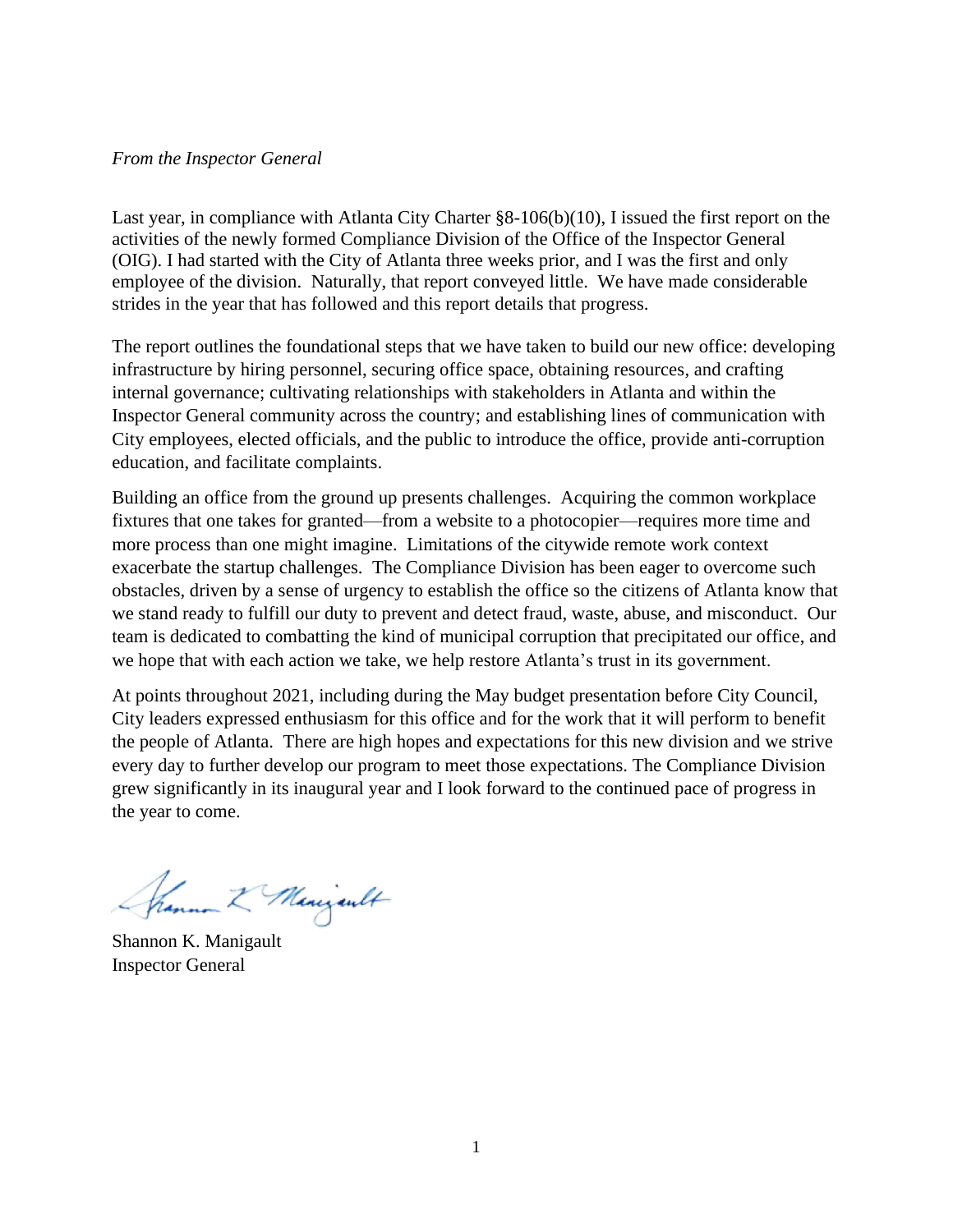# **HIRING**

Among competing priorities for building the Compliance Division, none was as important as staffing the office. The individuals to be hired for the office would fuel development of the new program; the collective experience, skills, work ethic, and commitment of those staffed would form the foundation for all other progress.

Six positions were originally assigned to the Compliance Division when the office was formed in 2020: an inspector general, a deputy inspector general, an executive assistant, and three investigation managers. By the end of June 2021, each of these positions was filled.

Given the scope of responsibility of the division—prevention and detection of fraud, waste, abuse, and misconduct across Atlanta city government, including all employees, elected officials, and contractors—the OIG sought additional positions during the Fiscal Year 22 budget process. To help drive proactive data-driven investigations and provide analytical support across all investigations, the division sought an investigative data analyst. To help address the day-to-day legal issues that arise for the division, the division sought an investigative attorney. To expand its general investigative capacity and diversify its ranks, the division sought a junior level investigator and a senior level investigator. Recognizing the needs of the division, the Council approved each of the positions sought. This was a promising start for the growth of the division, as it doubled its investigative staff. By the end of November 2021, each of these positions was filled.

As assembled, the Compliance Division reflects decades of experience in investigation, audit, law enforcement, and law, in offices of inspectors general and other compliance and oversight entities from state and local government across the country. Many staff members have obtained certifications that demonstrate their knowledge, motivation, and commitment to the profession. Professional certifications and training acquired by Compliance Division staff members include:

- Certified Inspector General (CIG)
- Certified Inspector General Investigator (CIGI)
- Certified Fraud Examiner (CFE)
- Peace Officer Standards and Training (P.O.S.T.)
- Certified Law Enforcement Officer (CJST Florida)
- Certified Commission for Florida Law Enforcement Accreditation Manager
- Advanced Interviewing Techniques (CIGIE)
- Special Victims Investigator (NYPD)
- Criminal Investigator (NYPD)
- Financial Fraud AFMLS Investigations (DOJ)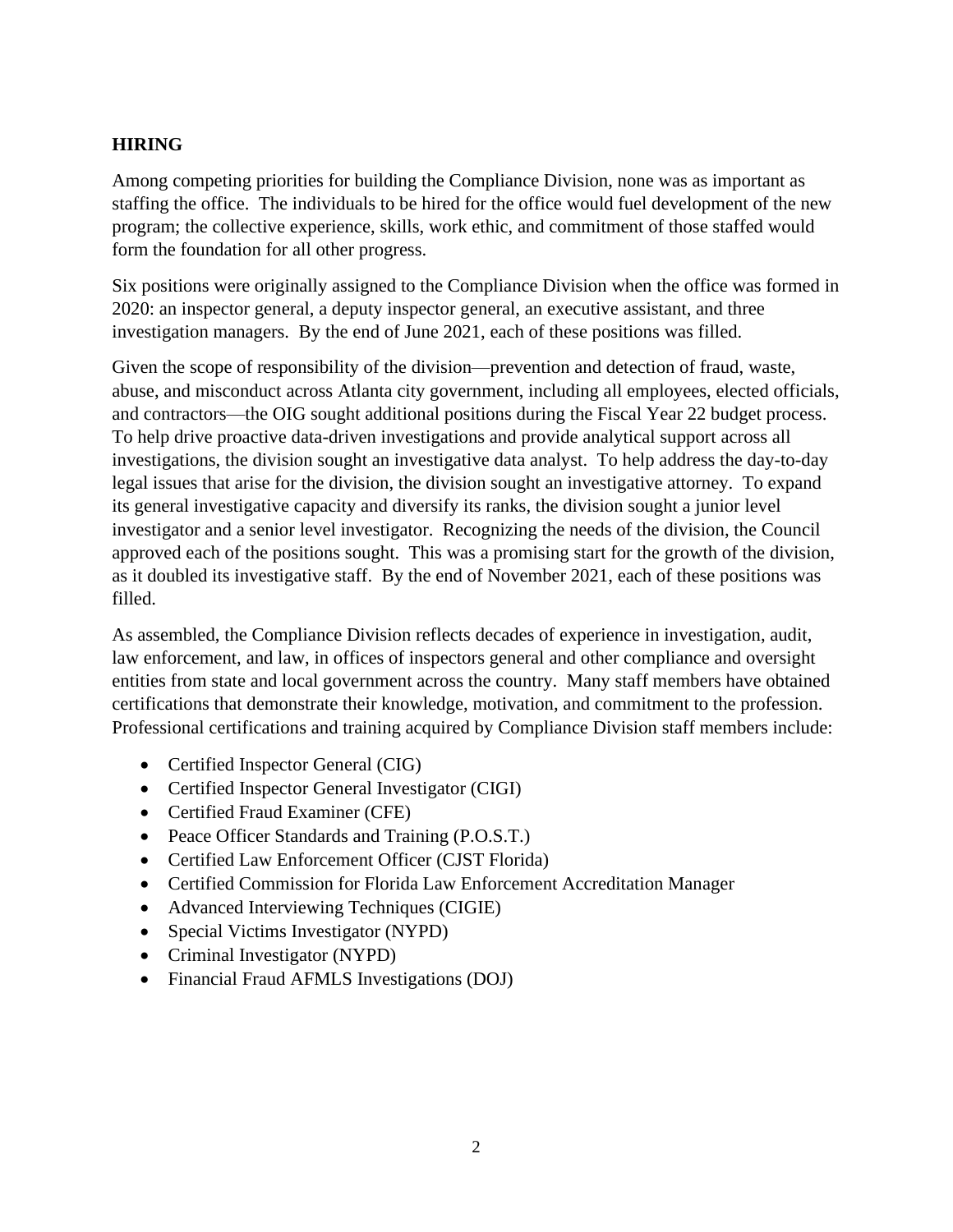### **INTERNAL GOVERNANCE**

With a review of practices in other jurisdictions and based on the team's collective experience, the Compliance Division has been working to consolidate its internal policies and processes within a comprehensive investigative manual. This manual will guide all future investigations and those currently pending.

### **OFFICE SPACE**

While the City of Atlanta was operating in mandatory telework in January 2021, the OIG sought to secure office space in anticipation of the return to in-person work.

An office of inspector general has particular office space needs. To maintain the confidentiality of ongoing investigations, the Compliance Division required a space that would be walled off from other City departments. No options within City Hall large enough to accommodate the Office of the Inspector General afforded the isolation required for the Compliance Division. The City's Department of Enterprise Asset Management (DEAM) presented the possibility of housing the OIG in a new City facility at 185 Ted Turner Drive, a space undergoing a complete renovation. By taking this space, the OIG would be able to design the office to specification, incorporating not only the security considerations, but also additional needs of the Compliance Division, such as dedicated space to conduct interviews. The OIG selected this space for the permanent office of the Compliance and Independent Procurement Review Divisions.<sup>1</sup>

Because of the time required for construction, the OIG then needed to find temporary space awaiting the completion of 185 Ted Turner Drive. Working with DEAM, the OIG secured temporary space at 98 Mitchell Street, City-leased office space on the ground floor of a residential building near City Hall.

Taking advantage of a confluence of events—full staffing of its originally assigned positions, moving dates for the staff members who relocated to Atlanta, the City's resumption of in-person operations after the prolonged mandatory telework, and the readiness of the temporary space the Compliance Division began functioning out of 98 Mitchell Street in June 2021.

Based on forecasts from DEAM, the Compliance Division will move to its permanent space in June 2022.

<sup>1</sup> Please note that the Ethics Division of the Office of the Inspector General, which has been housed in its current location in the ground floor of City Hall for three years, opted to remain in its current space.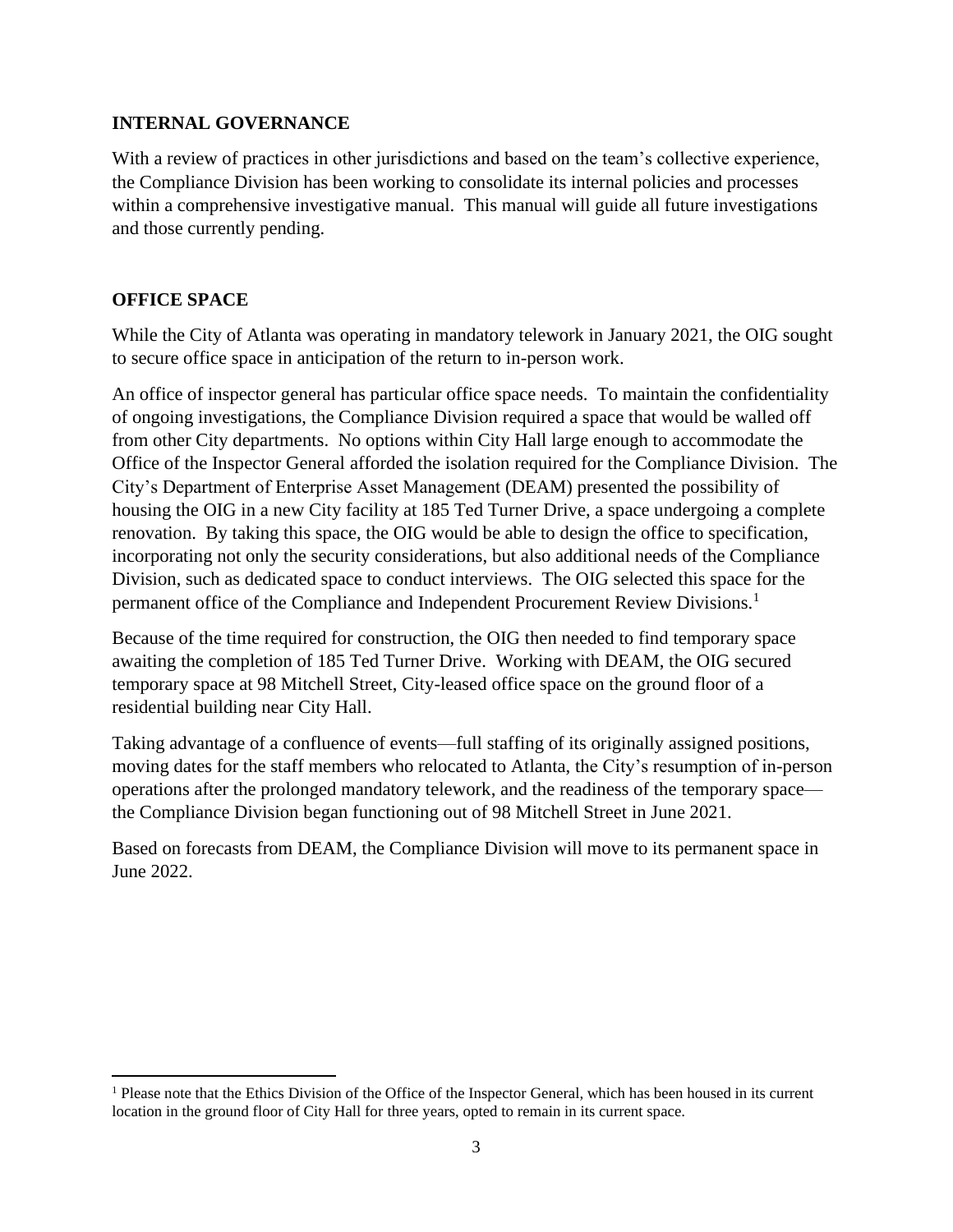## **COMPLAINT MECHANISMS**

For years before the formation of the Office of the Inspector General, the City of Atlanta used a service to field complaints and concerns pertaining to ethics, fraud, waste, and abuse. The City's Integrity Hotline, a 24-hour telephone line staffed by a third-party vendor, provides an aroundthe-clock option for city employees and members of the public to issue complaints.

Building on this existing infrastructure, the Compliance Division sought to provide additional avenues for City employees and citizens to raise concerns regarding fraud, waste, abuse, and misconduct. The Compliance Division established an email address, [inspectorgeneral@atlantaga.gov,](mailto:inspectorgeneral@atlantaga.gov) where individuals can submit complaints, with attachments as applicable. The Compliance Division established the OIG Tip Line, 404.546.2271, which is staffed by Compliance Division investigators during business hours, to provide direct access to City of Atlanta staff with City government expertise. Finally, the Compliance Division established an online complaint form accessible via the OIG website, [atloig.org.](http://www.atloig.org/)

# **COMMUNICATION**

The development of a website was a crucial element of the Office of the Inspector General's buildout. The website would fulfill a number of purposes: announcing the presence of the office, providing details about its function within the City, and offering both a forum and direction for employees and the public to report potential misconduct. Following a protracted process, the OIG launched its own website in October 2021. The independent site [\(atloig.org\)](http://www.atloig.org/) is also accessible through the City of Atlanta website.

With its website established, the OIG turned to its social media presence. The OIG created a Twitter account (@atloig) and Facebook page, enabling the Compliance Division to reach a broader audience to circulate information regarding its case matters and education and outreach efforts.

To most effectively connect with the citizens of Atlanta, however, professional assistance is required. In June 2021, the Compliance Division secured City funding to engage a firm to design and execute a public awareness campaign. Publicizing the OIG is critical to the work of the office: City stakeholders (employees, contractors, members of the public) must know about the function of the OIG and its Compliance Division and understand that they have an avenue to raise concerns regarding misconduct. Public outreach campaigns yield increases in reported complaints; this is vital because industry studies indicate tips are the leading method of fraud detection within organizations. In addition, as awareness of the OIG grows—as Atlanta citizens know that there is an office dedicated to combating corruption—so too should public trust in City government. The procurement process for these marketing services is underway.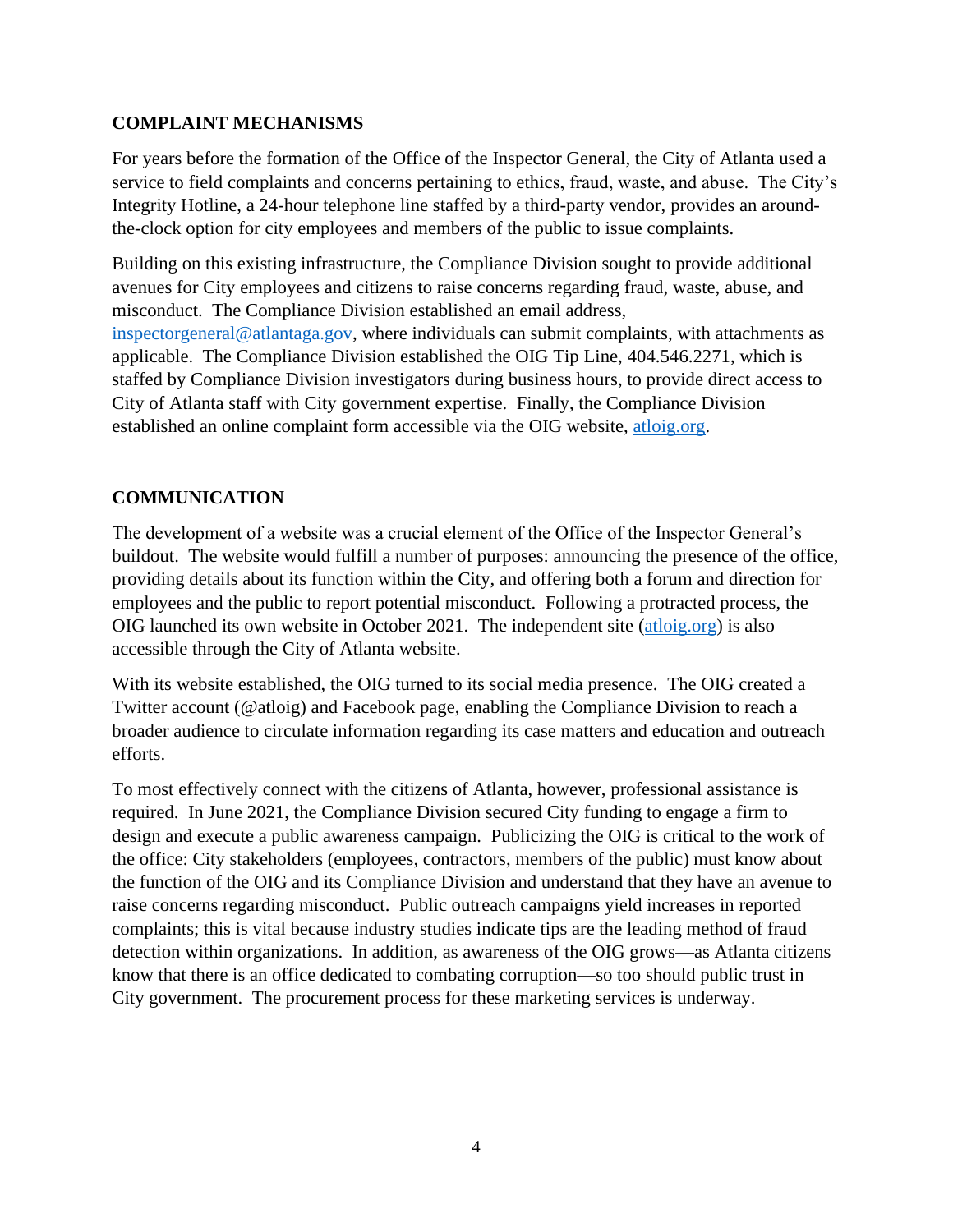#### **EDUCATION**

Education forms the cornerstone of the Compliance Division's efforts to combat corruption. As a preventative measure, the Compliance Division seeks to educate City employees and the public about common pitfalls of fraud, waste, abuse, and misconduct. Anti-corruption education includes background regarding the history of the OIG, the role of the OIG and its Compliance Division, and a review of the common issues that arise in the municipal context that yield administrative and criminal sanctions. The Compliance Division laid the foundation of its educational campaign in 2021 with presentations to the heads of all units of City departments, the Atlanta Planning and Advisory Board, and the City's Law Department. Building on that foundation, the Compliance Division will begin a series of anti-corruption lectures in early 2022, ideally capitalizing on offices' resumption of in-person work schedules.

## **TRAINING**<sup>2</sup>

In addition to educational anti-corruption outreach, the Compliance Division has identified the following areas of concern about which the office proposes to conduct training this year: (1) timekeeping and (2) tone at the top.

The Compliance Division has observed shortcomings in the memorialization of time, including but not limited to inaccuracy of time punches, time schedule deviations, third party clocking, and undocumented overtime. Training surrounding timekeeping would help limit and deter time theft and fraud.

The Compliance Division has identified issues surrounding the tone at the top, a term used to refer to the general ethical atmosphere created by an organization's leadership, across multiple departments.<sup>3</sup> Based on Compliance Division observations to date, breakdowns in professionalism from department leaders appear to have contributed to employee misconduct, waste, and fraud, and to have impacted broader employee performance. Training regarding setting a professional work standard and leading by example would help ameliorate these issues.

## **INVESTIGATIVE RESOURCES**

Many tools are necessary to complete an effective investigation. In the past year, the Compliance Division has worked to obtain rudimentary necessities, including general office supplies and equipment, as well as investigative resources: after applying and receiving clearance, the Compliance Division gained access to two leading investigative databases; the division purchased interview equipment; the division secured funding for the purchase of

<sup>&</sup>lt;sup>2</sup> Atlanta City Charter §8-106(c) requires the Compliance Division to annually report its "determination of area(s) of greatest concern on which the Inspector General proposes to conduct training during the calendar year of the report for approval by the council."

<sup>&</sup>lt;sup>3</sup> The issue of tone at the top was also flagged by a City Auditor's Office consultant in June 2021 in the context of an audit of transactions and controls during the tenure of former-City of Atlanta Chief Financial Officer James Beard; indeed, one of the consultant's recommendations was that the city engage in tone at the top training.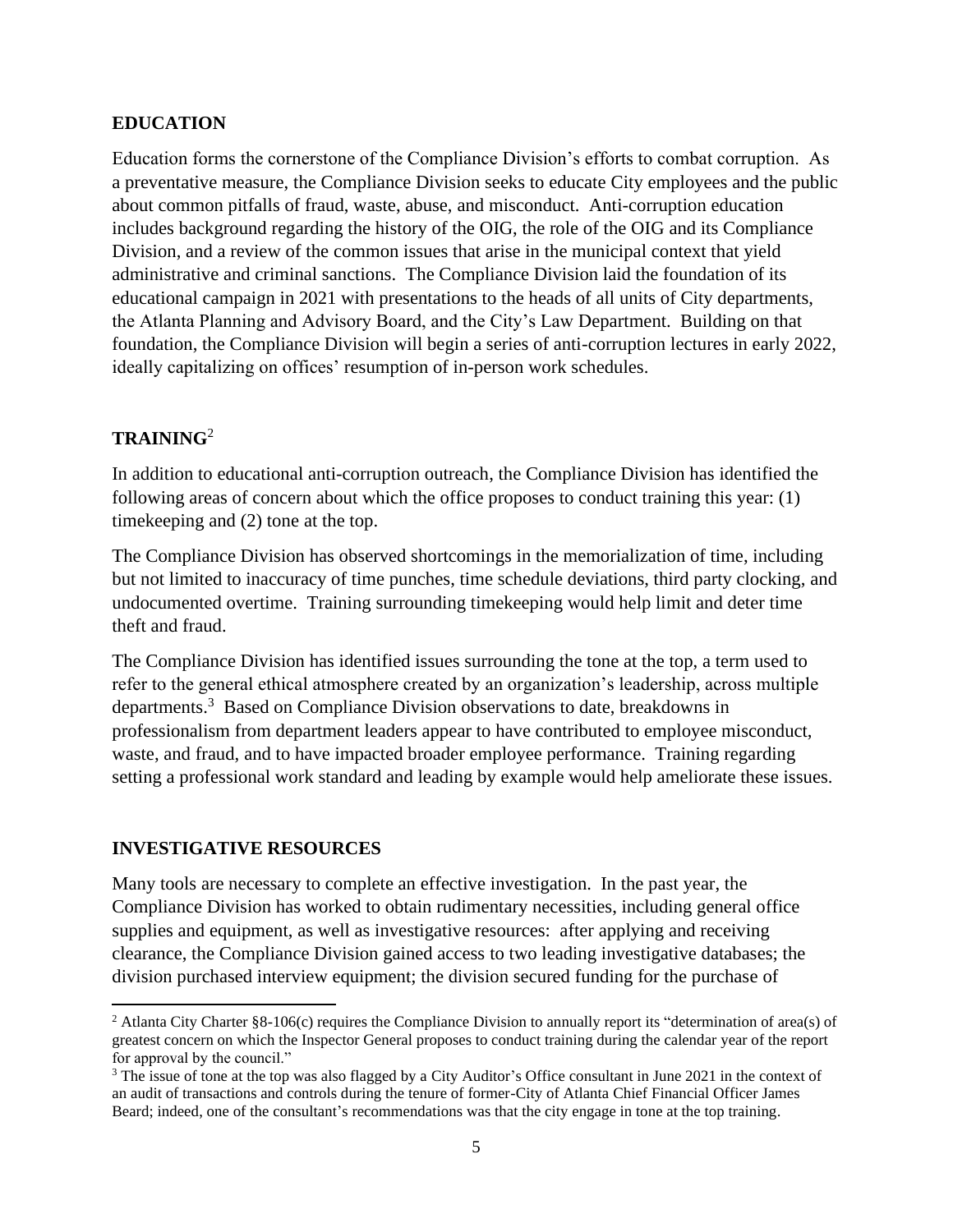vehicles for the division to conduct field work; and the division is in the procurement process to secure a case management system to effectively memorialize all complaint and case activity.

# **STAKEHOLDER OUTREACH**

Relationships are critical to the function of an office of inspector general. Teaming with prosecutors allows investigations to yield criminal charges. Partnership with law enforcement entities fosters sharing of ideas and critical investigative resources. Collaboration with elected officials and City department heads facilitates greater understanding of government offices and hastens the identification of corruption vulnerabilities. Outreach with community representatives spreads awareness of the office so that the public knows of the City's outlet to raise issues surrounding municipal fraud, waste, and abuse.

In 2021, the Compliance Division engaged in outreach with each of these stakeholders to the office, developing relationships constituting long term investments in the future of the Compliance Division.

## **IG COMMUNITY**

As a brand new program, the Compliance Division has relied heavily on its connections within the Inspector General (IG) community. The staff of established IG offices at various levels of government provide assistance, precedents, and advice.

The Association of Inspectors General (AIG) is a professional, non-profit organization that supports and advances the professionalism and integrity of IG offices. A standard-bearer of the IG community, the AIG offers resources, certification, and training on core competency areas identified as crucial to IG offices. The OIG is a member of the AIG and is included in its directory of state and local offices of inspector general.

The AIG offers rigorous certification programs that, upon successful completion and examination, yield the credentials of Certified Inspector General Investigator, Certified Inspector General Auditor, Certified Inspector General Inspector/Evaluator, and Certified Inspector General. In August 2021, the Inspector General for the City of Atlanta completed the curriculum and attained the accreditation of Certified Inspector General. In addition to the credential, during this program, the Inspector General forged relationships with federal, state, and local IG offices from across the country.

## **INVESTIGATION CASE STATISTICS**

As noted above, the OIG and its Compliance Division needed to take a number of steps before it was ready to perform its core function, investigations. The statistics set forth below reflect the nascency of the program.